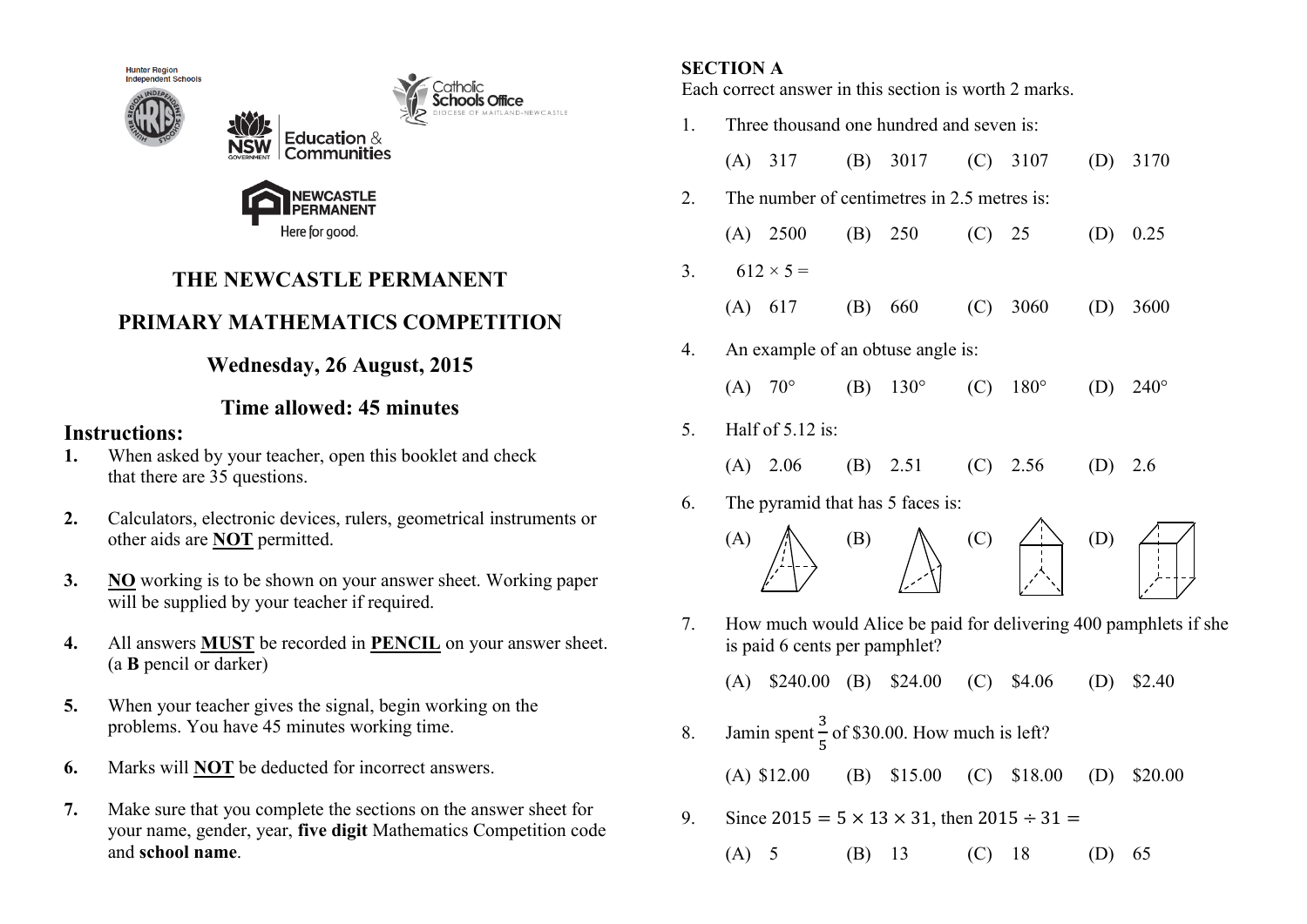- 10. Which of the following is an odd number between  $5^2$  and  $7^2$ , and is divisible by 3?
	- (A) 21 (B) 27 (C) 35 (D) 36
- 11. The crowd at the Newcastle Knights first game was 15 000. How many attended the second game if there was a 10% increase?
	- (A) 150 (B) 1500 (C) 15 500 (D) 16 500
- 12. Which of the two shapes, isosceles triangle and semicircle, has an axis of symmetry?
	- (A) neither (B) isosceles triangle only
	- (C) semicircle only (D) both
- 13. The diagram shows an equilateral triangle sharing a side with a square. The size of the shaded angle is:



- (A)  $60^{\circ}$  (B)  $90^{\circ}$  (C)  $150^{\circ}$  (D)  $210^{\circ}$
- 14.  $7 \times 24 \times 60$  would be used to work out the number of:
	- (A) minutes in a week (B) minutes in 7 hours
		-
	- (C) seconds in a week (D) minutes in a day
- 15. 103 Year Six students and 13 teachers have to travel to camp by minibus. Each minibus carries 11 passengers. How many minibuses are needed?
	- (A) 9 (B) 10 (C) 11 (D) 12

#### **SECTION B**

Each correct answer in this section is worth 3 marks.

16. What are the coordinates of the point marked by the large dot on the number plane?



(A)  $(3, -1)$  (B)  $(-1, 3)$  (C)  $(1, -3)$  (D)  $(-3, -1)$ 

17. Sylvie is facing South East, then turns  $135^\circ$  in a clockwise direction. She is now facing:

(A) North (B) South (C) East (D) West

18. If 
$$
\frac{5 \times 8 \times 10}{\Box} = 20
$$
, then  $\Box =$   
(A) 4 (B) 10 (C) 20 (D) 40

19. What is the difference between the largest and smallest of the four numbers 5138, 3815, 1853, 5381?

(A) 3285 (B) 3528 (C) 6991 (D) 7234

20. Alexis bought a calculator and 10 pens for \$66. The calculator cost 12 times as much as each pen. Find the cost of the calculator.

(A) \$6 (B) \$36 (C) \$60 (D) \$72

- 21. 45 grams of butter is used to make 9 cakes. How many grams of butter are needed to make 7 cakes?
	- (A) 35 (B) 63 (C) 315 (D) 405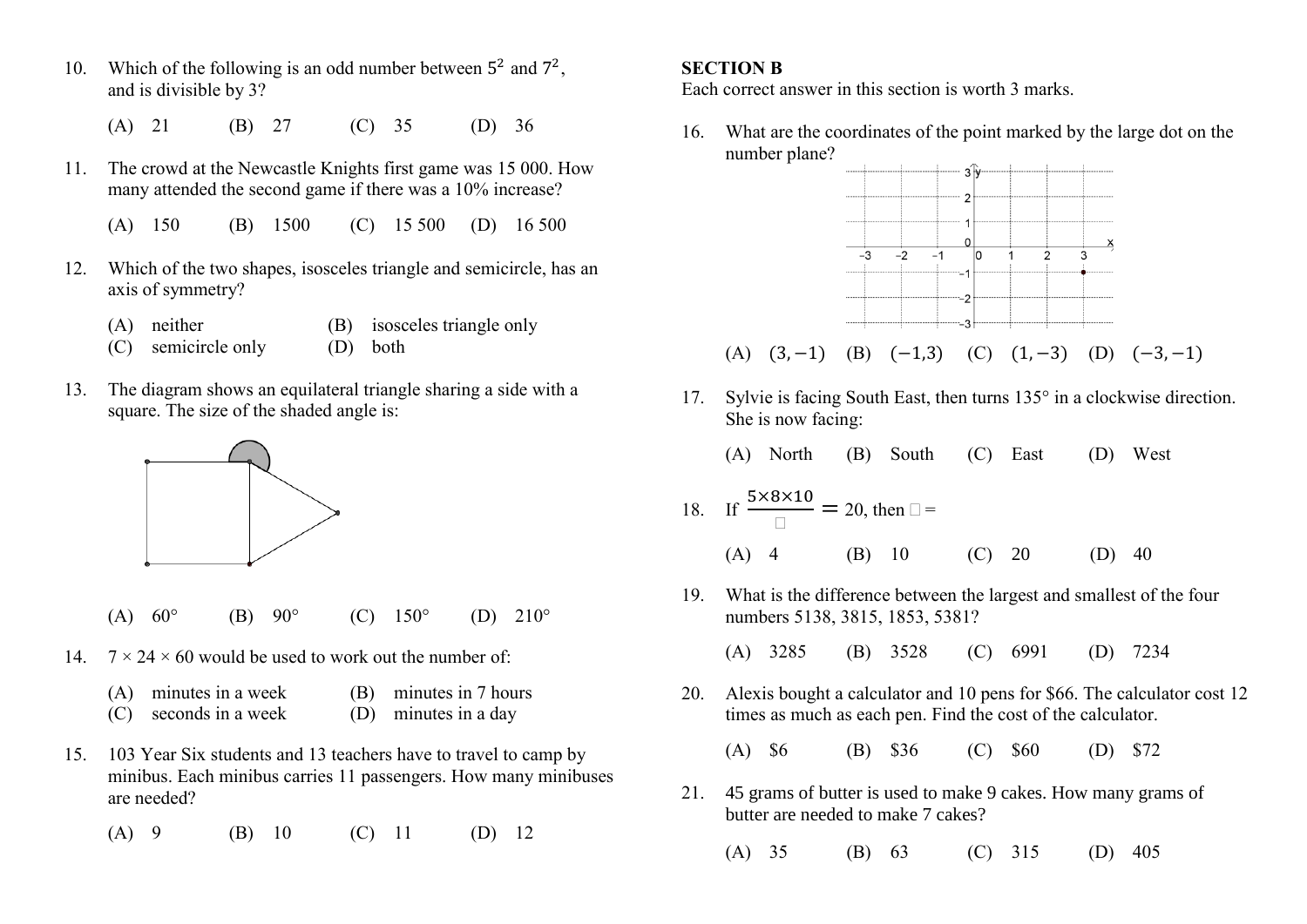- 22. In the year 2016, Christmas Day  $(25<sup>th</sup> December)$  is a Sunday. The  $25<sup>th</sup>$  of January 2017 will be a:
	- (A) Wednesday (B) Thursday **(**C**)** Friday (D) Saturday
- 23. A hiking group left at 1620 on Friday to walk to their campsite. Along the way they became lost and arrived at their campsite at 0915 on Saturday.

How long did the walk take?

- (A) 7 hours 5 minutes (B) 12 hours 55 minutes
- (C) 16 hours 55 minutes (D) 25 hours 35 minutes
- 24. Six different bags each contain 1 red, 2 blue and 3 yellow marbles. Tom is blindfolded and asked to select a marble from each bag. From the first five bags Tom selected the following marbles: Bag 1: yellow Bag 2: blue Bag 3: red Bag 4: blue Bag 5: red The marble that Tom selects from the sixth bag is:
	- (A) certain to be yellow or blue (B) most likely to be blue (C) impossible to be red (D) most likely to be yellow
- 25 Bianca has a rectangle *R*, then cuts a smaller rectangle from a corner of *R* to leave shape *S* as shown.



When she changed from rectangle *R* to shape *S*:

- (A) the area and perimeter both decreased
- (B) the area decreased and the perimeter increased
- (C) the area and perimeter both increased
- (D) the area decreased and the perimeter was unchanged

#### **SECTION C**

Each correct answer in this section is worth 4 marks.

26. 615 is a three digit number in which the product of its digits is 30.  $(6 \times 1 \times 5 = 30)$ . How many three digit numbers are there for which the product of the digits is 20?

(A) 2 (B) 6 (C) 9 (D) 12

27. An unusual, but sometimes useful, way to find the sum of  $1 + 2 + 3 + 4 + 5 + 6 + 7 + 8 + 9 + 10$  is:

 $1 + 10 = 11, 2 + 9 = 11, 3 + 8 = 11, 4 + 7 = 11, 5 + 6 = 11$ 

There are 5 lots of 11, so the sum of the whole numbers from 1 to 10 is 55.

What is the sum of the whole numbers from 101 to 300?

(A) 40100 (B) 30300 (C) 4010 (D) 401

28. A 12 000 litre tank is full of rainwater after a storm. There are three pumps that can be used to empty it. It takes 8 hours to empty the tank using only the first pump, it takes 12 hours to empty the tank using only the second pump and it takes 24 hours to empty the tank using only the third pump. How long will it take to empty the tank if all three pumps are used together?

(A) 2 hours (B) 3 hours (C) 4 hours (D) 6 hours

29. 30% of 3 cm is:

(A)  $1 \text{ cm}$  (B)  $9 \text{ cm}$  (C)  $1 \text{ mm}$  (D)  $9 \text{ mm}$ 

- 30. The temperature at 6 am at Frosty Creek for each day in a week is: −2℃, −4℃, 6℃, 5℃, 0℃, 3℃, −1℃. The average of these temperatures is:
	- $(A) -1°C$  (B) 0°C (C) 1°C (D) 3°C